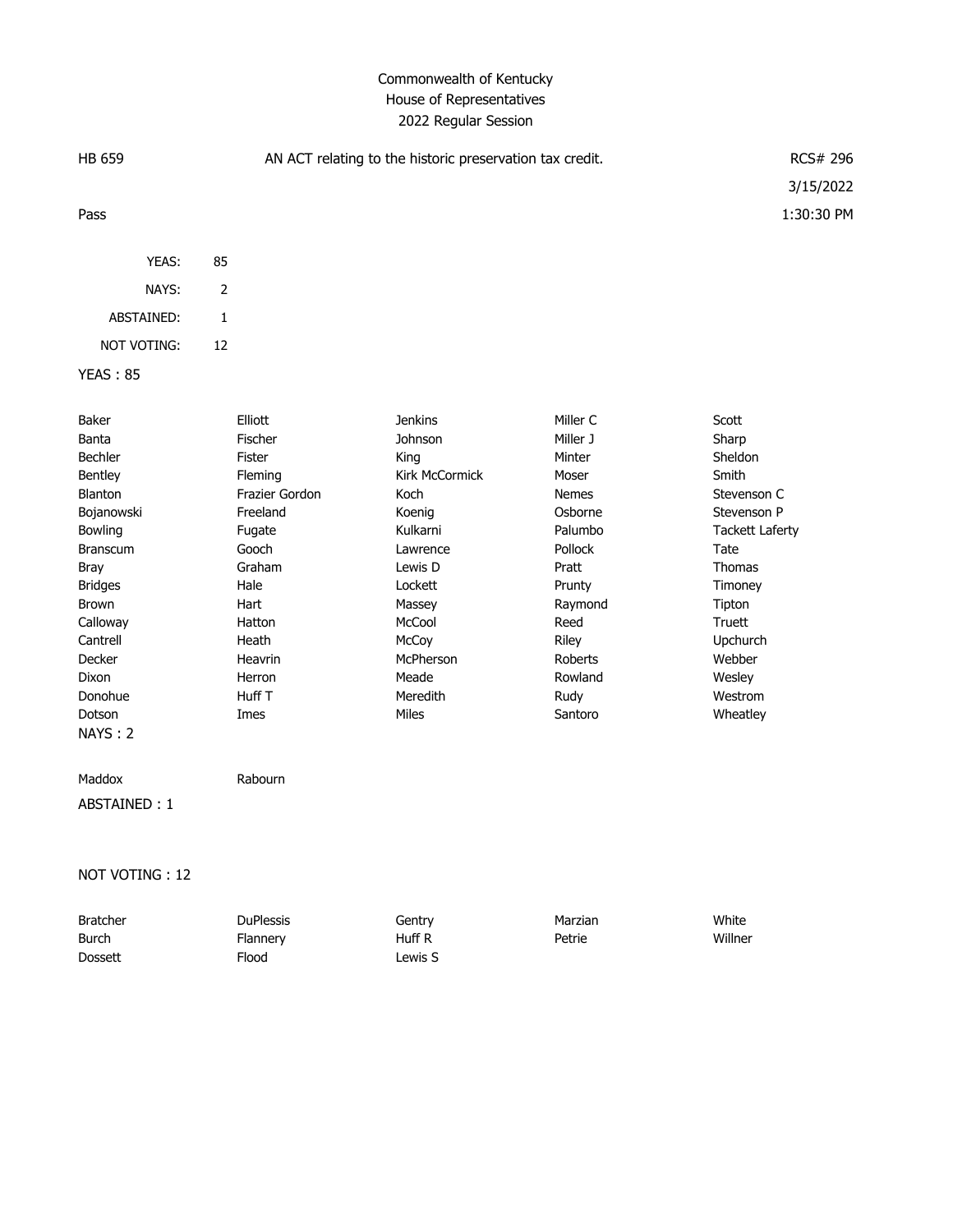# **COMMONWEALTH OF KENTUCKY SENATE 2022 Regular Session**

| HB 659                    | AN ACT relating to the historic preservation tax credit. | RSN# 2386  |
|---------------------------|----------------------------------------------------------|------------|
|                           |                                                          | 4/14/2022  |
| PASS HB 659 w/ scs1 scta1 |                                                          | 5:45:37 PM |
| YEAS:                     | 36                                                       |            |
| NAYS:                     | 0                                                        |            |

PASSES: 0

## NOT VOTING: 2

### YEAS : 36

| Alvarado     | Higdon          | Parrett     | Thomas      |
|--------------|-----------------|-------------|-------------|
| Berg         | <b>Hornback</b> | Raque Adams | Turner      |
| Carpenter    | Howell          | Schickel    | Webb        |
| Carroll      | McDaniel        | Schroder    | West        |
| Castlen      | McGarvey        | Smith       | Westerfield |
| Douglas      | Meredith        | Southworth  | Wheeler     |
| Girdler      | <b>Mills</b>    | Stivers     | Wilson      |
| Givens       | Neal            | Storm       | Wise        |
| Harper Angel | <b>Nemes</b>    | Thayer      | Yates       |
| NAYS: 0      |                 |             |             |

PASSES : 0

#### NOT VOTING : 2

Embry **Kerr**